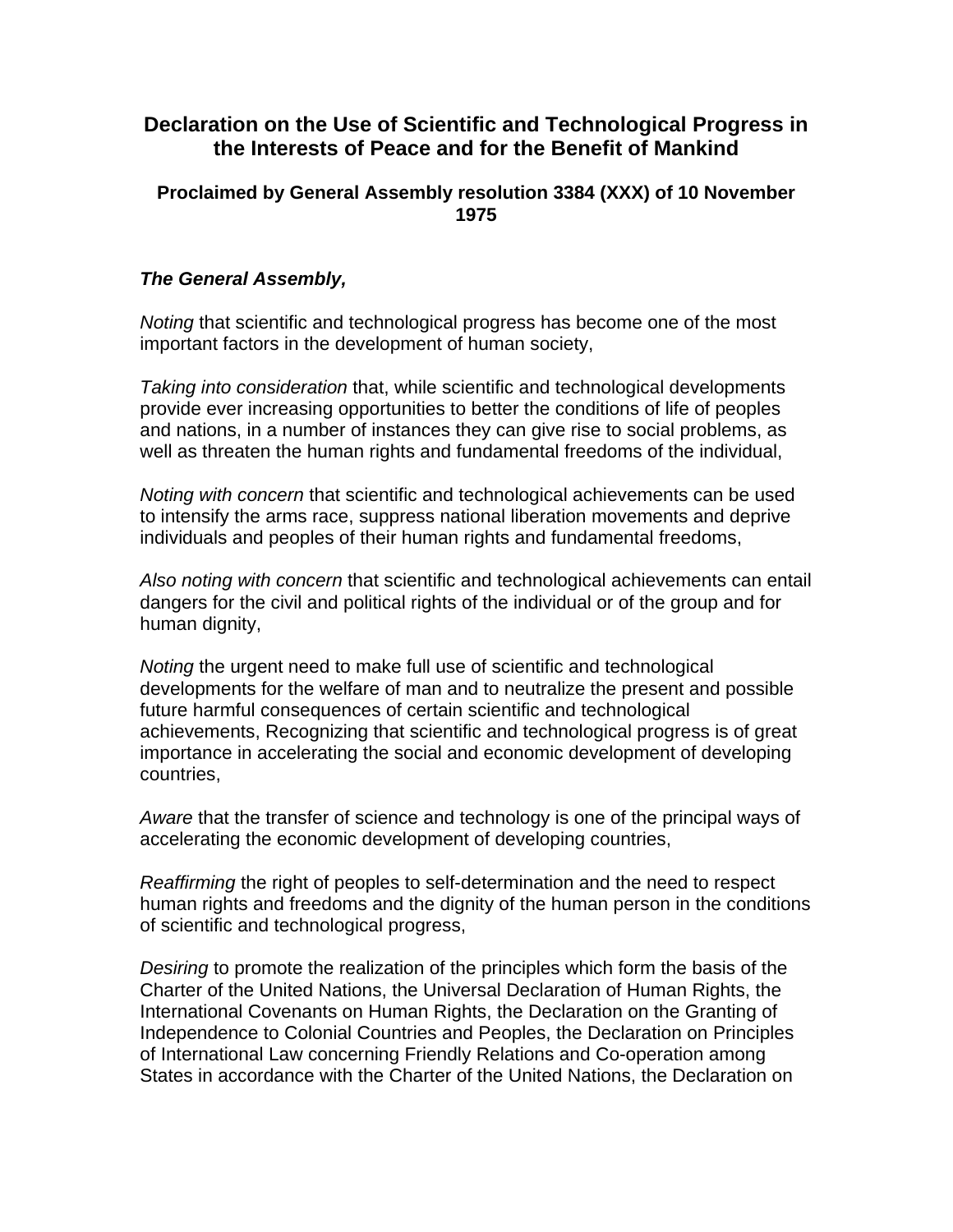Social Progress and Development, and the Charter of Economic Rights and Duties of States;

## *Solemnly proclaims that:*

1. All States shall promote international co-operation to ensure that the results of scientific and technological developments are used in the interests of strengthening international peace and security, freedom and independence, and also for the purpose of the economic and social development of peoples and the realization of human rights and freedoms in accordance with the Charter of the United Nations.

2. All States shall take appropriate measures to prevent the use of scientific and technological developments, particularly by the State organs, to limit or interfere with the enjoyment of the human rights and fundamental freedoms of the individual as enshrined in the Universal Declaration of Human Rights, the International Covenants on Human Rights and other relevant international instruments.

3. All States shall take measures to ensure that scientific and technological achievements satisfy the material and spiritual needs for all sectors of the population.

4. All States shall refrain from any acts involving the use of scientific and technological achievements for the purposes of violating the sovereignty and territorial integrity of other States, interfering in their internal affairs, waging aggressive wars, suppressing national liberation movements or pursuing a policy of racial discrimination. Such acts are not only a flagrant violation of the Charter of the United Nations and principles of international law, but constitute an inadmissible distortion of the purposes that should guide scientific and technological developments for the benefit of mankind.

5. All States shall co-operate in the establishment, strengthening and development of the scientific and technological capacity of developing countries with a view to accelerating the realization of the social and economic rights of the peoples of those countries.

6. All States shall take measures to extend the benefits of science and technology to all strata of the population and to protect them, both socially and materially, from possible harmful effects of the misuse of scientific and technological developments, including their misuse to infringe upon the rights of the individual or of the group, particularly with regard to respect for privacy and the protection of the human personality and its physical and intellectual integrity.

7. All States shall take the necessary measures, including legislative measures, to ensure that the utilization of scientific and technological achievements